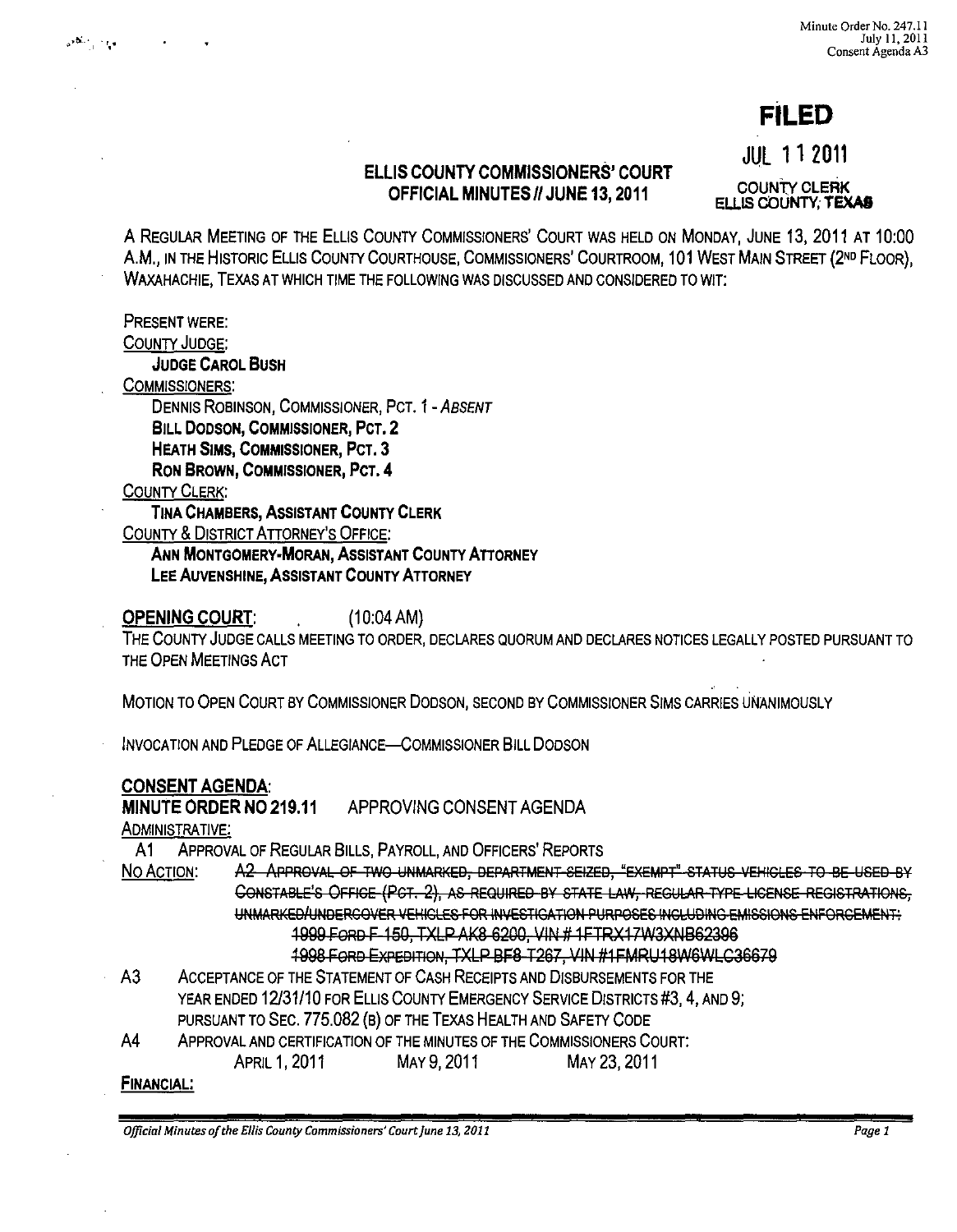ApPROVING THE FOLLOWING BUDGET AMENDMENTS:

- Fl FROM 001-0330-40064, STATE REIMBURSEMENT To 001-0010-50502, STAFF SALARY. JOHNNY BROWN, SHERIFF
- F2 FROM 004-0652-30302, RB2, FUND BALANCE CARRYOVER; 004-0652-30302, RB2, FUND BALANCE CARRYOVER To 004-0652-50911, RB2, GRAVEL; 004-0652-50915, RB2, ASPHALT. - BILL DODSON, RB2
- F3 FROM 010-0653-40008, FM2 INTERLOCAL AGREEMENT REVENUE (2010-11 INTERLOCAL AGREEMENT-WORKORDER FROM THE ENNIS GARDEN CLUB FOR THE 2011 BLUEBONNET TRAIL EVENT) To 010-0653-50914, FM2 SIGNS. - BILL DODSON, FM2
- F4 FROM 031-0931-50807, DA DRUG FORF. GEN MISC. TO 031-0931-50802, DA DRUG FORF. EQUIPMENT. -PATRICK WILSON, COUNTY & DISTRICT ATTORNEY
- F5 FROM 001-0010-50807, SHERIFF GENERAL MIsc. To 001-0010-50840 IMPREST FUNDS. - SHERIFF JONNY BROWN

F6 FROM 001-0390-50801 MIS - SUPPLIES To 001-0390-50805 - CONFERENCE. - TERAL CRAWFORD

MOTION BY COMMISSIONER SIMS, SECOND BY COMMISSIONER BROWN TO TAKE NO ACTION ON AGENDA ITEM A2 AND PLACE ON NEXT REGULAR COMMISSIONERS' COURT AGENDA CARRIES UNANIMOUSLY

MOTION BY COMMISSIONER DODSON, SECOND BY COMMISSIONER SIMS TO APPROVE CONSENT AGENDA CARRIES **UNANIMOUSLY** 

# **DEPARTMENT OF COUNTY DEVELOPMENT**

CONSIDERATION AND ACTION REGARDING THE FOLLOWING PRESENTED BY DELTON AKE, DIRECTOR DEPARTMENT OF DEVELOPMENT:

**MINUTE ORDER NO 220.11** GRANTING A ONE-TIME VARIANCE FROM COUNTY OF ELLIS RULES, REGULATIONS AND SPECIFICATIONS FOR SUBDIVISIONS AND MANUFACTURED HOMES AS IT RELATES TO THE FIRE HYDRANT REQUIREMENT- ONE FIRE HYDRANT EVERY 450' ON A MINIMUM SIX INCH LINE, 3 PROPOSED LOTS, CAMPBELL ROAD, STEPHEN ALLISON, PCT. 3

MOTION TO APPROVE BY COMMISSIONER SIMS, SECOND BY COMMISSIONER DODSON CARRIES UNANIMOUSLY

**MINUTE ORDER NO 221.11** APPROVING PRELIMINARY PLAT - ALLISON ADDITION 13 LOTS, CAMPBELL ROAD, STEPHEN ALLISON, PCT.3

MOTION TO APPROVE BY COMMISSIONER SIMS, SECOND BY COMMISSIONER DODSON CARRIES UNANIMOUSLY

**MINUTE ORDER NO 222.11** GRANTING A ONE-TIME VARIANCE FROM COUNTY OF ELLIS RULES, REGULATION AND SPECIFICATIONS FOR SUBDIVISIONS AND MANUFACTURED HOMES AS IT RELATES TO THE FIRE HYDRANT REQUIREMENT - ONE FIRE HYDRANT EVERY 450' ON A MINIMUM SIX INCH LINE, SHANKLE ESTATES, LOT 5, 40 ACRES, JOHN JETT, PCT. 2

MOTION TO APPROVE BY COMMISSIONER DODSON, SECOND BY COMMISSIONER SIMS CARRIES UNANIMOUSLY

MINUTE ORDER NO 223.11 GRANTING A ONE-TIME VARIANCE FROM COUNTY OF ELLIS RULES, REGULATIONS AND SPECIFICATIONS FOR SUBDIVISIONS AND MANUFACTURED HOMES AS IT RELATES TO THE 150' ROAD FRONTAGE REQUIREMENT - 150' PER TRACT, VINYARD ROAD, DAVID WILEMON, PCT. 3

. MOTION TO APPROVE BY COMMISSIONER SIMS, SECOND BY COMMISSIONER DODSON CARRIES UNANIMOUSLY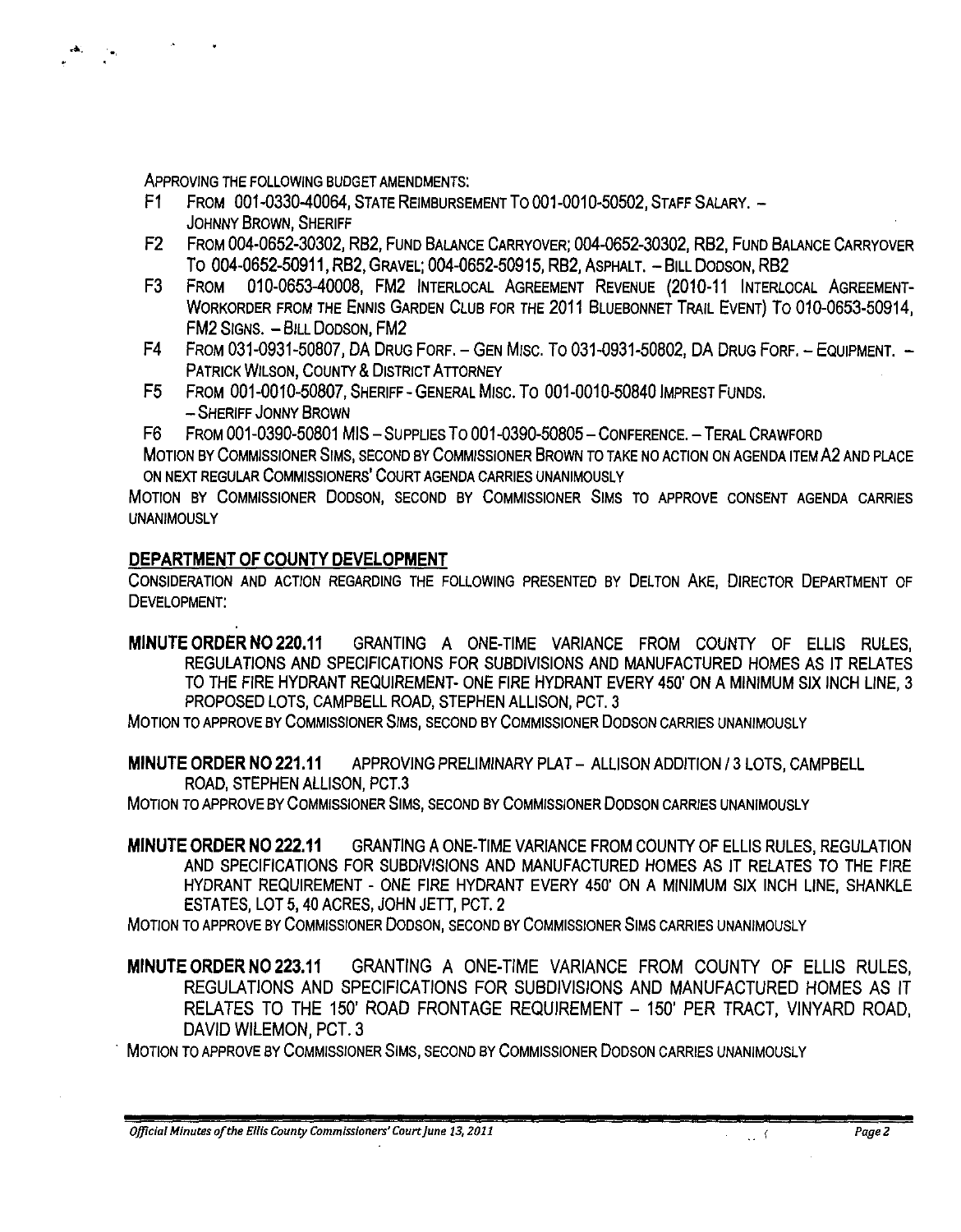MINUTE ORDER NO 224.11 ApPROVAL TO FILE FOR RECORD AN EASEMENT AGREEMENT FOR MORGAN CREEK ESTATES, PHASE 5 & 6, LOTS 7R, 8, AND 9, MORGAN CREEK, DENNIS GLADE, PCT. 3 MOTION TO APPROVE BY COMMISSIONER SIMS, SECOND BY COMMISSIONER DODSON CARRIES UNANIMOUSLY

#### ADMINISTRATIVE:

... ' ....

MINUTE ORDER NO 225.11 ENACTING THE ELLIS COUNTY BURN BAN AND JULY 4 FIREWORKS AND ORDER PROHIBITING SKY ROCKETS WITH STICKS AND MISSILES WITH FINS

(JIM PHARR, FIRE INVESTIGATOR)

MOTION TO APPROVE BY COMMISSIONER DODSON, SECOND BY COMMISSIONER BROWN CARRIES UNANIMOUSLY

No ACTION: 3.2 CONSIDERATION AND ACTION TO APPROVE A PRICE QUOTE FOR CONTINUED INMATE MEDICAL SERVICES PROVIDED BY CORRECTIONAL HEALTHCARE MANAGEMENT FOR THE TERM OCTOBER 1, 2011 TO SEPTEMBER 30, 2012. THE PRICE QUOTE REFLECTS A 3.31% CPI INCREASE.

TERRY OGDEN, SHERIFF'S OFFICE

- No ACTION: 3.3 CONSIDERATION AND ACTION AS NEEDED TO APPROVE THE FOLLOWING SHERIFF'S OFFICE PERSONNEL ADJUSTMENTS:
	- 1. DELETE CHIEF DEPUTY OVER DETENTION SERVICES (DEPT 15);
	- 2. PROVIDE ONE SHERIFF'S CLERK FOR NARCOTICS UNIT (NEW SPOT);
	- 3. ADJUST DISPATCHER II TO A DISPATCHER III (THIS EMPLOYEE CURRENTLY SERVES AS NIGHT SUPERVISOR BUT WITHOUT THE PAY)
	- 4. ADJUST ONE SHERIFF'S CLERK TO SR. SHERIFF'S CLERK;
	- 5. ADJUST ELEVEN DEPUTY I's TO DEPUTY II's SALARIES;

ALL ADJUSTMENTS AND/OR ADDITIONS WILL BE PAID FROM THE REMAINING 2010-11 SALARY OF RETIRED CHIEF DEPUTY SULLINS. CHIEF OF THE SULLING.

MINUTE ORDER NO 226.11 APPOINTING ALiSHA WICKENS AS THE ELLIS COUNTY PURCHASING AGENT, EFFECTIVE JULY 5,2011 (CAROL BUSH, COUNTY JUDGE) MOTION TO APPROVE BY COMMISSIONER SIMS, SECOND BY COMMISSIONER DODSON CARRIES UNANIMOUSLY

MINUTE ORDER NO 227.11 ACCEPTING THE DONATION OF LABOR AND MATERIALS NECESSARY TO CONCRETE PAVE A 550 FEET SECTION OF OZRO ROAD BEGINNING AT THE INTERSECTION OF SMITH ROAD AND OZRO ROAD AND HEADING WEST ON OZRO ROAD FOR 550 FEET. OZRO ROAD IS LOCATED WEST OF MAYPEARL OFF OF FM 157 IN PRECINCT 3. THIS SECTION WILL BE CONCRETE PAVED WITH A MINIMUM THICKNESS OF 6 INCHES, 550 FT LONG AND 18 FEET WIDE. PLANS WILL BE REVIEWED AND THE PROJECT OVERSEEN BY THE ELLIS COUNTY ENGINEERS OFFICE. THE DONATION IS BEING MADE BY BYRUM RANCH, LLC, AT A VALUE OF \$51,900.00 WITH WORK TO BE PERFORMED BY TEN HAGEN EXCAVATING AND EAGLE CONTRACTOR. PURSUANT TO SECTION 252.214 OF THE TEXAS TRANSPORTATION CODE. (HEATH SIMS, COMMISSIONER, PRECINCT 3) MOTION TO APPROVE BY COMMISSIONER SIMS, SECOND BY COMMISSIONER DODSON CARRIES UNANIMOUSLY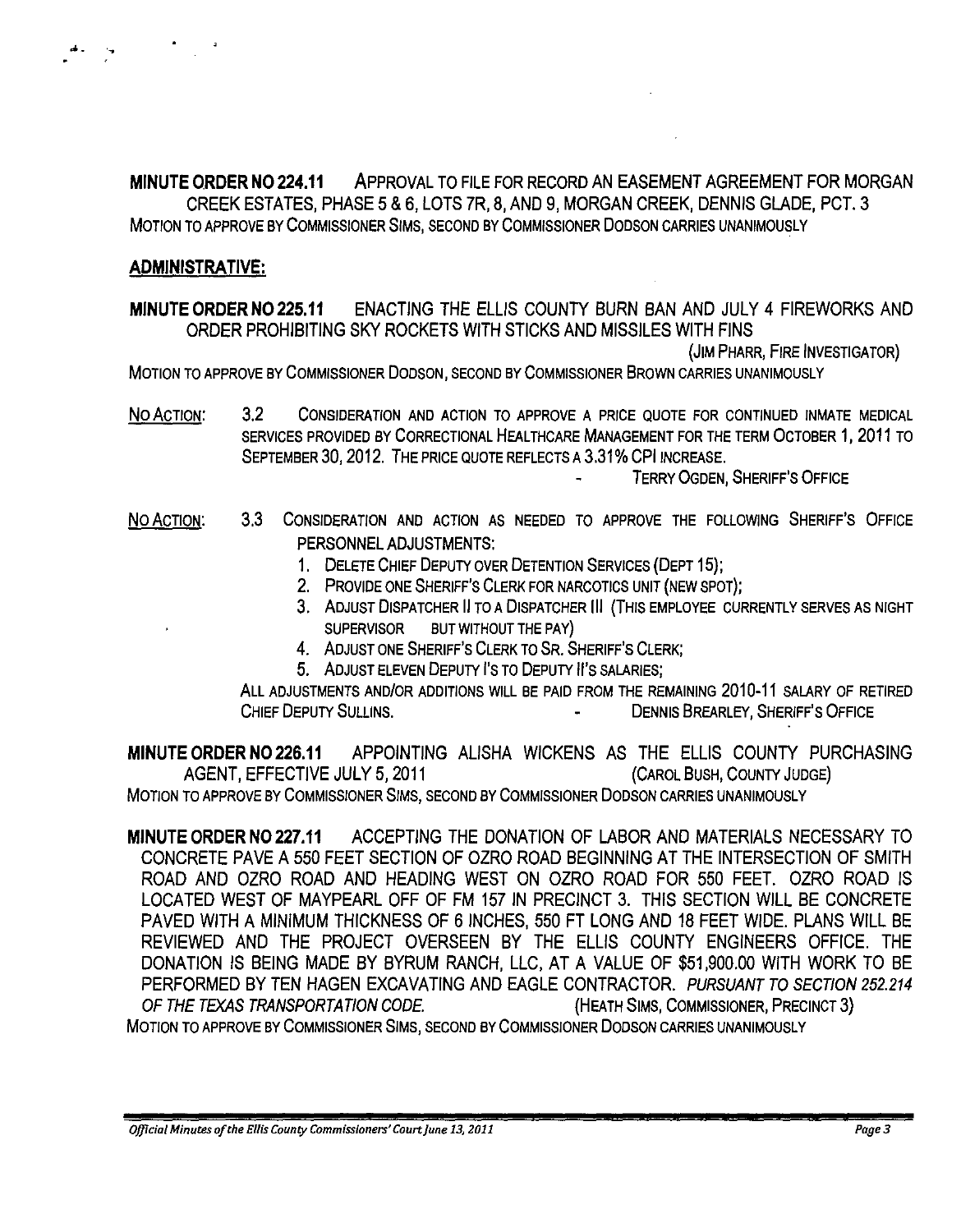PURCHASING

CONSIDERATION AND ACTION REGARDING THE FOLLOWING PRESENTED BY HANNA MCCLEARY, INTERIM PURCHASING AGENT:

MINUTE ORDER NO 228.11 APPROVING ELECTRICITY PURCHASE FROM TEXZON FOR THE PERIOD OF 06/20111 THROUGH 12131/13 WITH THE OPTION TO ADD ADDITIONAL NEW METERS MOTION TO APPROVE BY COMMISSIONER SIMS, SECOND BY COMMISSIONER DODSON CARRIES UNANIMOUSLY

MINUTE ORDER NO 229.11 APPROVING CONTRACT FOR PURCHASE OF LIMESTONE FLEX BASE MATERIAL TYPE A GRADE 2 FOR THE PERIOD OF 06/13/11 THROUGH 12/31/11 WITH TWO (2) ONE YEAR RENEWAL OPTIONS: FOR PCTS 1,2,4 & 3 (ITALY ONLY) 135 SAND PIT IS THE PRIMARY VENDOR AND J&K EXCAVATION SECONDARY VENDOR; FOR PCT 3 (MAYPEARL ONLY) J&K EXCAVATION IS PRIMARY VENDOR AND 135 SAND PIT IS SECONDARY VENDOR

MOTION TO APPROVE BY COMMISSIONER SIMS, SECOND BY COMMISSIONER BROWN CARRIES UNANIMOUSLY

MINUTE ORDER NO 230.11 AWARDING BID FOR PURCHASE OF LIMESTONE FLEX BASE MATERIAL TYPE A GRADE 4 TO "LONE STAR AGGREGATES" FOR THE PERIOD OF 06/13/11 THROUGH 12131111 WITH TWO (2) ONE YEAR RENEWAL OPTIONS

MOTION TO APPROVE BY COMMISSIONER BROWN, SECOND BY COMMISSIONER DODSON CARRIES UNANIMOUSLY

MINUTE ORDER N0231.11 AWARDING BID FOR PURCHASE OF CRUSHED LIMESTONE CHIP SEAL AGGREGATE TO "135 SAND PIT" FOR THE PERIOD OF 06/13/11 THROUGH 12131/11 WITH TWO (2) ONE YEAR RENEWAL OPTIONS

MOTION TO APPROVE BY COMMISSIONER BROWN, SECOND BY COMMISSIONER DODSON CARRIES UNANIMOUSLY

MINUTE ORDER NO 232.11 APPROVING THE PITNEY BOWES CLAIM SETTLEMENT AGREEMENT FOR ELLIS COUNTY MAIL THAT WAS DESTROYED IN THE PITNEY BOWES FIRE AT ONE OF THEIR MAIN . LOCATIONS. THE AMOUNT IS \$330.00 AND COVERS POSTAGE AND REPRODUCTION COSTS. MOTION TO APPROVE SETILEMENT BY COMMISSIONER BROWN, SECOND BY COMMISSIONER SIMS CARRIES UNANIMOUSLY

MINUTE ORDER NO 233.11 DECLARING AS SURPLUS ONE (1) 1999 FORD F150 PICKUP, VIN 1 FTEF15N2SLA86427011 FOR SALE

MOTION TO APPROVE BY COMMISSIONER SIMS, SECOND BY COMMISSIONER BROWN CARRIES UNANIMOUSLY

MINUTE ORDER NO 234.11 DECLARING AS SURPLUS ONE (1) 1995 JEEP CHEROKEE 2-DOOR; VIN 1J4FT27515L547732 AND ONE (1) 1993 FORD F350 DUALLY REGULAR CAB; VIN 2FDKF37M6PCA76516 FOR SALE (PRECINCT 4)

MOTION TO APPROVE BY COMMISSIONER BROWN, SECOND BY COMMISSIONER DODSON CARRIES UNANIMOUSLY

ADJOURNMENT (11 :00 AM)

MOTION TO ADJOURN BY COMMISSIONER BROWN, SECOND BY COMMISSIONER SIMS CARRIES UNANIMOUSLY